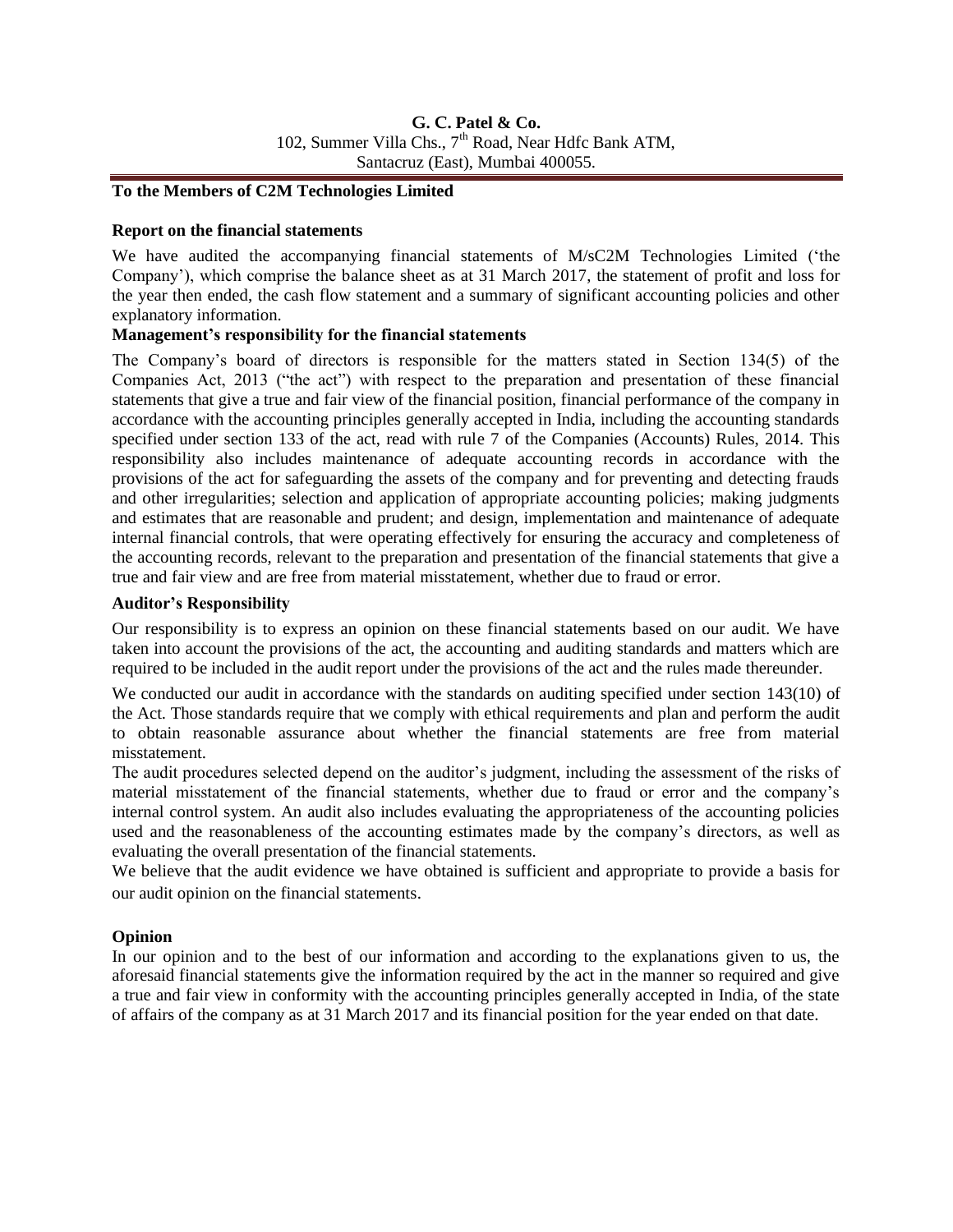#### **Report on other legal and regulatory requirements**

- 1. As required by the Companies (Auditor"s Report) Order, 2016 ("the order") issued by the Central Government of India in terms of sub-section (11) of section 143 of the act, we give in the annexure a statement on the matters specified in the paragraph 3 and 4 of the order, to the extent applicable.
- 2. As required by Section 143 (3) of the Act, we report that:
	- a)we have sought and obtained all the information and explanations which to the best of our knowledge and belief were necessary for the purposes of our audit.
	- b) in our opinion proper books of account as required by law have been kept by the Company so far as it appears from our examination of those books;
	- c)the balance sheet and the statement of profit and loss dealt with by this Report are in agreement with the books of account;
	- d) in our opinion, the aforesaid standalone financial statements comply with the Accounting Standards specified under Section 133 of the Act, read with Rule 7 of the Companies (Accounts) Rules, 2014;
	- e)on the basis of the written representations received from the directors as on 31 March 2016 taken on record by the Board of Directors, none of the directors is disqualified as on 31 March 2017 from being appointed as a director in terms of Section 164 (2) of the Act; and
	- f). with respect to the adequacy of the internal financial controls over financial reporting of the Company and the operating effectiveness of such controls; and
	- g) with respect to the other matters to be included in the Auditor"s Report in accordance with Rule 11 of the Companies (Audit and Auditors) Rules, 2014, in our opinion and to the best of our information and according to the explanations given to us:
		- i. the Company does not have any pending litigations;
		- ii. the Company does not have any long term contracts including derivative contracts; as such the question of commenting on any material foreseeable losses thereon does not arise; an
		- iii. the company has not declared dividend and there are no dues to IEPF.
		- iv. The company has provided requisite disclosure in Financial Statements as regards its holding and dealings in Specified Bank Notes as defined in Notification No S.O.3407(E) dated November 8, 2016 of the Ministry of Finance, during the period from November 8, 2016 to December 30, 2016.Based on audit procedures performed and representations provided to us by the management we report that the disclosures are in accordance with the books of accounts maintained by the company and as produced to us by the Management – refer notes to the financial statements.

For G. C. Patel & Co. **Chartered Accountants MUNICA** G. C. Patel Partner MEMBERSHIP NO.:047327

**Place: Mumbai Date: 26th July 2017**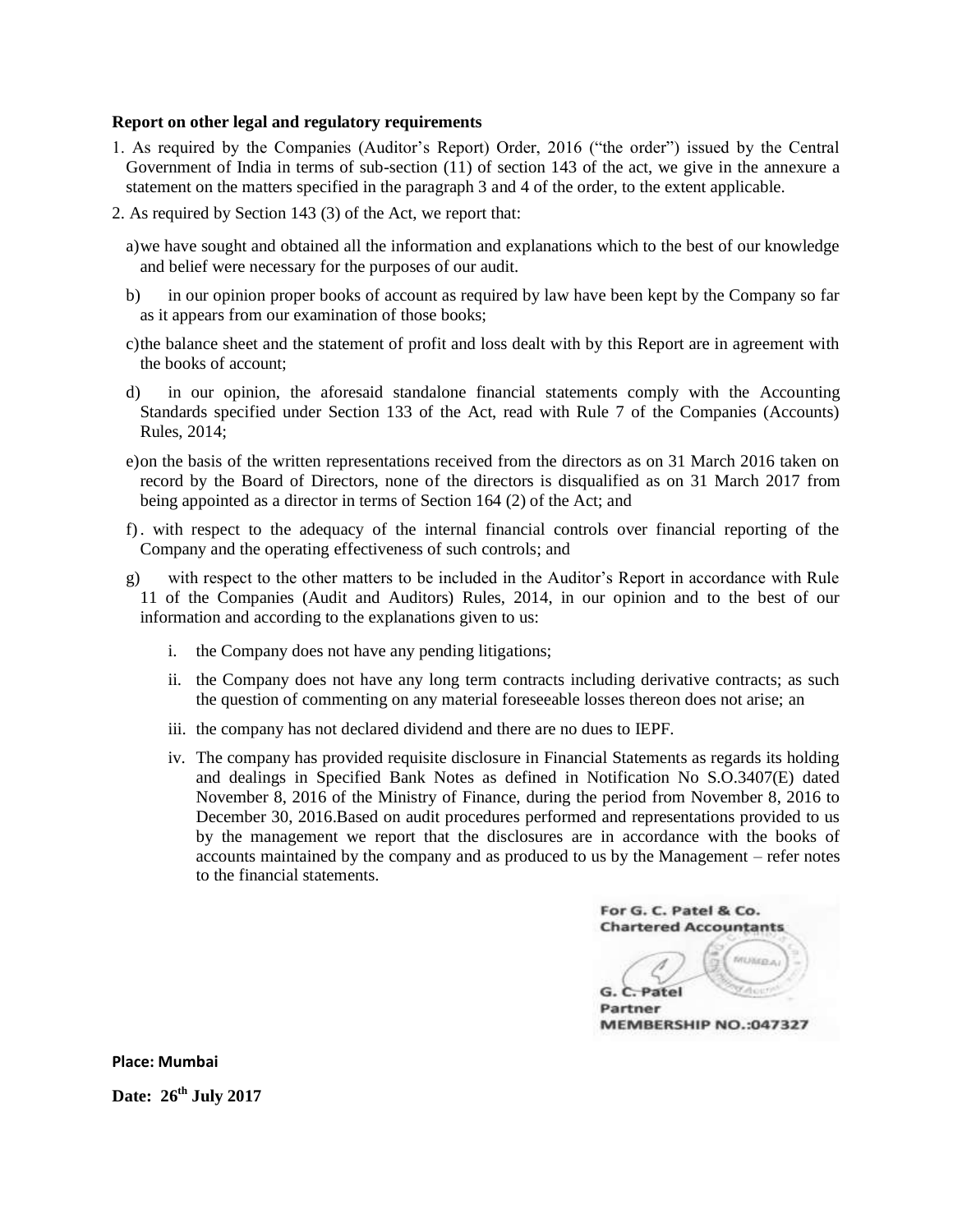## **ANNEXURE A TO THE AUDITOR'S REPORT**

(This is the Annexure referred to in our Report of even date)

The annexure referred to in our Independent Auditors" Report to the members of the company on the financial statements for the year ended 31 March 2017, we report that:

- i) (a) The Company has fixed assets. The Company is maintaining proper records showing full particulars including quantitative details and situation of fixed assets.
	- (b)In our opinion, the fixed assets have been physically verified by the management at reasonable intervals. No material discrepancies have been noticed.
	- (c) According to the information and explanations given to us and on the basis of our examination of the records of the Company, there are no immovable properties.

(ii) The Company has no inventory. Accordingly, paragraph 3(ii) of the Order is not applicable to the Company.

(iii) The Company has not granted loans to anybody corporate covered in the register maintained under section 189 of the Companies Act, 2013 ('the Act').

- (b) There are no other loans granted to the bodies corporate listed in the register maintained under section 189 of the Act. Accordingly, paragraph  $3(iii)(b)$  of the Order is not applicable to the Company in respect of repayment of the principal amount.
- (c) There are no overdue amounts of more than rupees one lakh in respect of the loans granted to the bodies corporate listed in the register maintained under section 189 of the Act. Accordingly, paragraph 3(iii)(c) of the Order is not applicable to the Company in respect of repayment of the principal amount.

(iv) In our opinion and according to the information and explanations given to us, the Company has complied with the provisions of section 185 and 186 of the Act.

(v)The Company has not accepted any deposits from the public within the meaning of sections 73 to 76 of the Act and rules framed there under to the extent notified.

(vi)The Central Government has not prescribed the maintenance of cost records under section 148(1) of the Act, for any of the services rendered by the Company.

(vii)(a) According to the information and explanations given to us and on the basis of our examination of the records of the Company, there are no statutory dues including provident fund, income tax, sales tax, wealth tax, service tax, duty of customs, value added tax, cess and other material statutory dues. As explained to us, the Company did not have any dues on account of employees" state insurance and duty of excise.

(b) According to the information and explanation given to us and the records of the company examined by us, there are no disputed statutory dues as at 31st March 2017.

(viii)According to the records of the Company examined by us and information and explanation given to us, the Company has no loans or borrowings from financial institution, bank or government during the year. Company has not issued any debenture.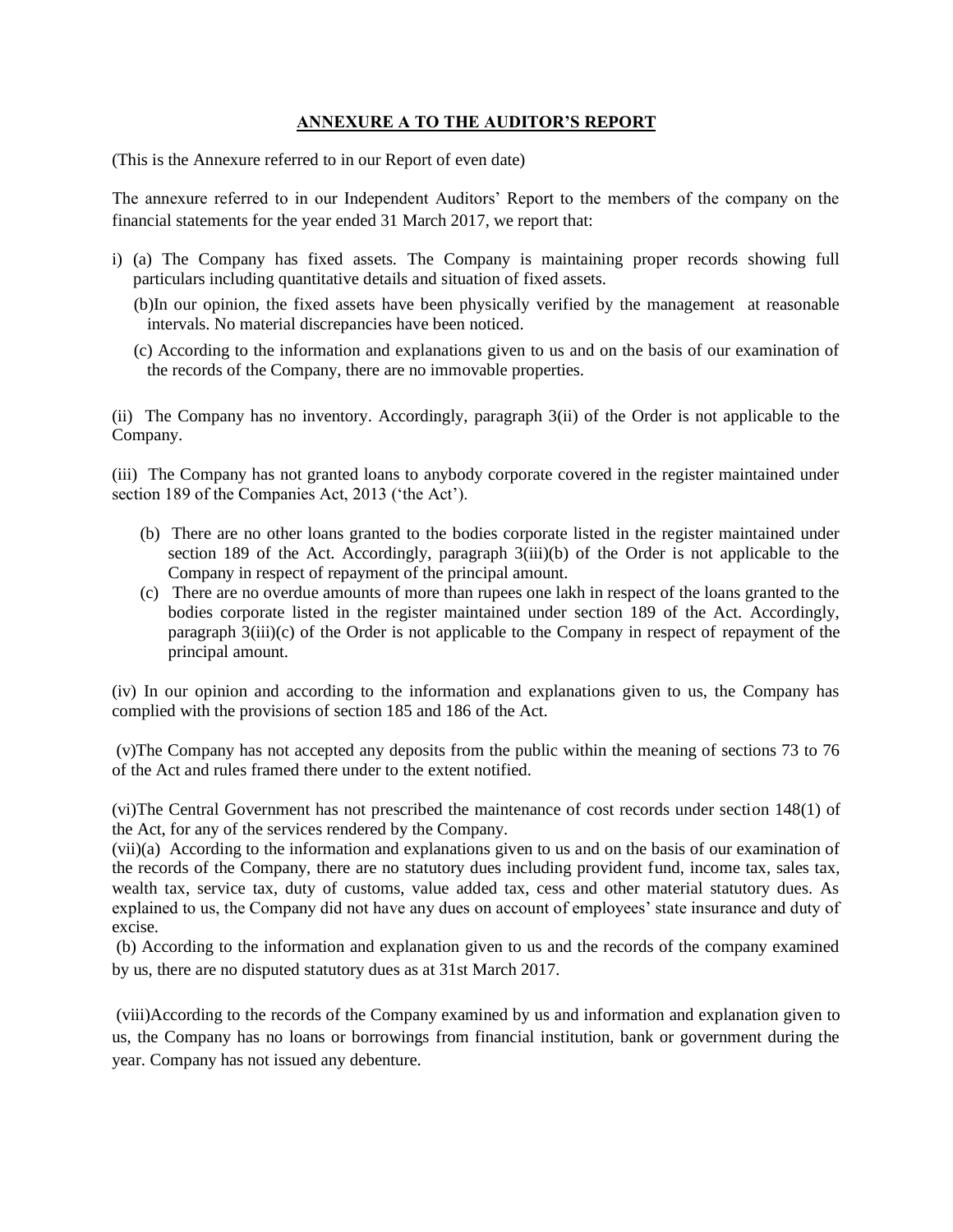(ix) The Company did not raise any money by way of initial public offer or further public offer (including debt instruments) and term loans during the year. Accordingly, paragraph  $3(ix)$  of the Order is not applicable.

(x) During the Course of our examination of the books and records of the company, carried out in accordance with generally accepted auditing practice in India, and according to information and explanations given to us, we have neither come across any instance of material fraud by the company or on the company by its officers or employees, notice or reported during the year, nor have we been informed of any such case by the management.

(xi) According to the information and explanations give to us and based on our examination of the records of the Company, the Company has paid/provided no managerial remuneration in accordance with the requisite approvals mandated by the provisions of section 197 read with Schedule V to the Act.

(xii) In our opinion and according to the information and explanations given to us, the Company is not a nidhi company. Accordingly, paragraph 3(xii) of the Order is not applicable.

(xiii) According to the information and explanations given to us and based on our examination of the records of the Company, transactions with the related parties are in compliance with sections 177 and 188 of the Act where applicable and details of such transactions have been disclosed in the financial statements as required by the applicable accounting standards.

(xiv) According to the information and explanations give to us and based on our examination of the records of the Company, the Company has not made any preferential allotment or private placement of shares or fully or partly convertible debentures during the year.

(xv) According to the information and explanations given to us and based on our examination of the records of the Company, the Company has not entered into non–cash transactions with directors or persons connected with him. Accordingly, paragraph  $3(xv)$  of the Order is not applicable.

(xvi) The Company is not required to be registered under section 45–IA of the Reserve Bank of India Act 1934. Accordingly, the provision of clause 3(xvi) of the Order is not applicable to the company.

For G. C. Patel & Co. **Chartered Accountants** titulico a  $G$ .  $C$ -Patel

Partner MEMBERSHIP NO.:047327

**Place: Mumbai Date: 26th July 2017**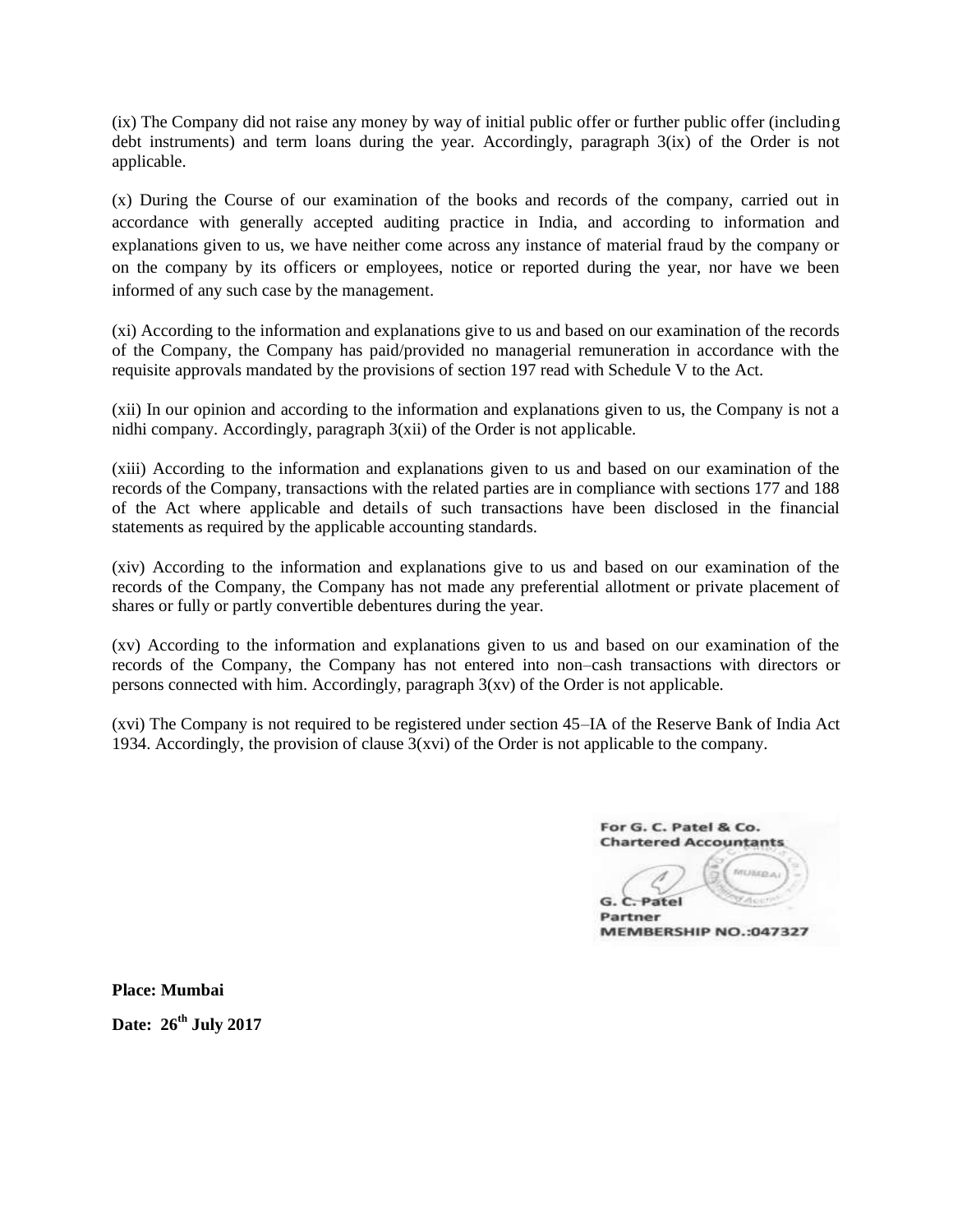#### **ANNEXURE B TO INDEPENDENT AUDITORS REPORT**

**Referred to in paragraph 8(f) of the Independent Auditor's Report of even date to the members of C2M Technologies Limited on the standalone financial statements for the year ended 31 March 2017.**

## **Report on the internal financial controls under clause (i) of sub-section 3 of section 143 of the Act**

1. We have audited the internal financial controls over financial reporting of M/S. C2M Technologies Limited (the Company") as of 31 March 2017 in conjunction with our audit of the standalone financial statements of the Company for the year ended on that date.

## **Management's responsibility for internal financial controls**

2. The Company"s Management is responsible for establishing and maintaining internal financial controls based on the internal control over financial reporting criteria established by the Company considering the essential components of internal control stated in the Guidance Note on Audit of Internal Financial Controls Over Financial Reporting issued by the institute of Chartered Accountants of India (ICAI). These responsibilities include the design, implementation and maintenance of adequate internal financial controls that were operating effectively for ensuring the orderly and efficient conduct of its business, including adherence to Company"s policies, the safeguarding of its assets, the prevention and detection of frauds and errors, the accuracy and completeness of accounting records, and the timely preparation of reliable financial information, as required under the Act.

## **Auditor's responsibility**

- 3. Our responsibility is to express an opinion on the Company"s internal financial controls over financial reporting based on our audit. We conducted our audit in accordance with the Guidance note of Internal Financial Controls Over Financial Reporting (the "Guidance Note") and the Standards on Auditing deemed to be prescribed under section 143(10) of the Act to the extent applicable to an audit of internal financial controls, both applicable to an audit of internal financial controls, both issued by the ICAI. Those standards and the Guidance Note require that we comply with ethical requirements and plan and perform the audit to obtain reasonable assurance about whether adequate internal financial controls over financial reporting was established and maintained and if such controls operated effectively in all material respects.
- 4. Our audit involves performing procedures to audit evidence about the adequacy of the internal financial controls system over financial reporting and their operating effectiveness. Our audit of internal financial controls over financial reporting included obtaining an understanding of internal financial controls over financial reporting, assessing the risk that a material weakness exists, and testing and evaluating the design and operating effectiveness of internal control based on the assesses risk. The procedures selected depend on the auditor"s judgment, including the assessment of the risks of material misstatement of the financial statements, whether due to fraud or error.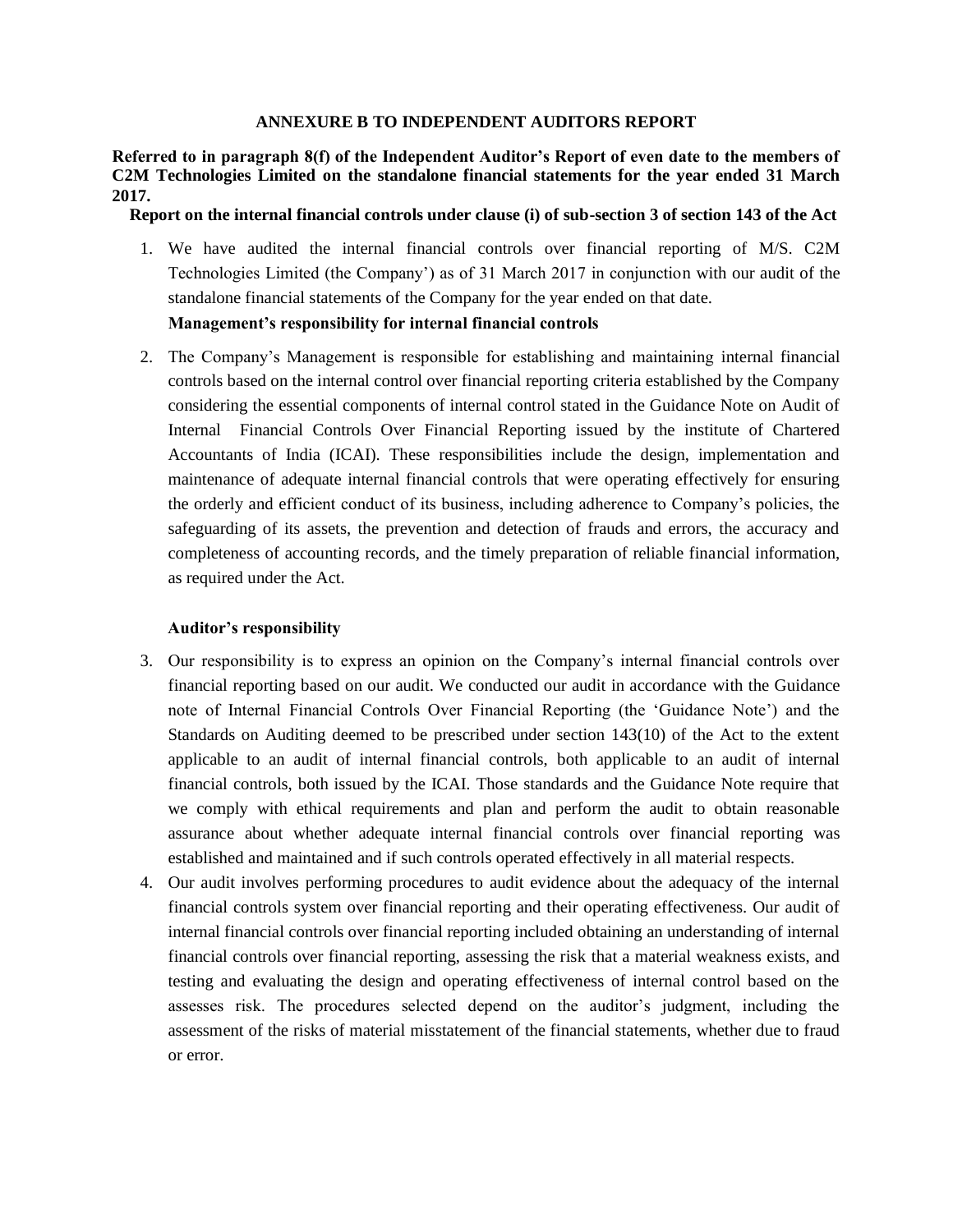5. We believe that the audit evidence we have obtained is sufficient and appropriate to provide a basis for our audit opinion on the Company"s internal financial controls system over financial reporting.

## **Meaning of internal financial controls over financial reporting**

6. A company"s internal financial control over financial reporting is a process designed to provide assurance regarding the reliability of financial reporting and the preparation of financial statements for external purposes in accordance with generally accepted accounting principles. A Company"s internal financial control over financial reporting includes those policies and procedure that (1) pertain to the maintenance of records that, in reasonable details, accurately and fairly reflect the transactions and dispositions of the assets of the company ; (2) provide reasonable assurance that transactions are recorded as necessary to permit preparation of financial statements in accordance with generally accepted accounting principles, and that receipts and expenditures of the company are being made only in accordance with authorizations of management and directors of the company; and (3) provide reasonable assurance regarding prevention or timely detection of unauthorized acquisition, use, or disposition of the company"s assets that could have a material effect on the financial statements.

## **Inherent limitation of internal financial controls over financial reporting**

1. Because of the inherent limitation of internal financial controls over financial reporting , including the possibility of collusion or improper management override of controls, material misstatements due to error or fraud may occur and not be detected. Also, projection of any evaluation of the internal financial over financial reporting to future periods are subject to the risk that the internal financial control over financial reporting may become inadequate because of changes in conditions, or that the degree of compliance with the policies or procedures may deteriorate.

## **Opinion**

2. In our opinion , the company has, in all material respects, an adequate internal financial controls system over financial reporting and such internal financial controls over financial reporting were operating effectively as on 31 March, 2017 based on the internal control over financial reporting criteria established by the Company considering the essentials components of internal control stated in the Guidance Note on Audit of Internal Financial Controls Over Financial Reporting issued by the Institute of Chartered Accountant of India.

For G. C. Patel & Co. **Chartered Accountants** G. C. Patel Partner MEMBERSHIP NO.:047327

**Place: Mumbai Date: 26th July 2017**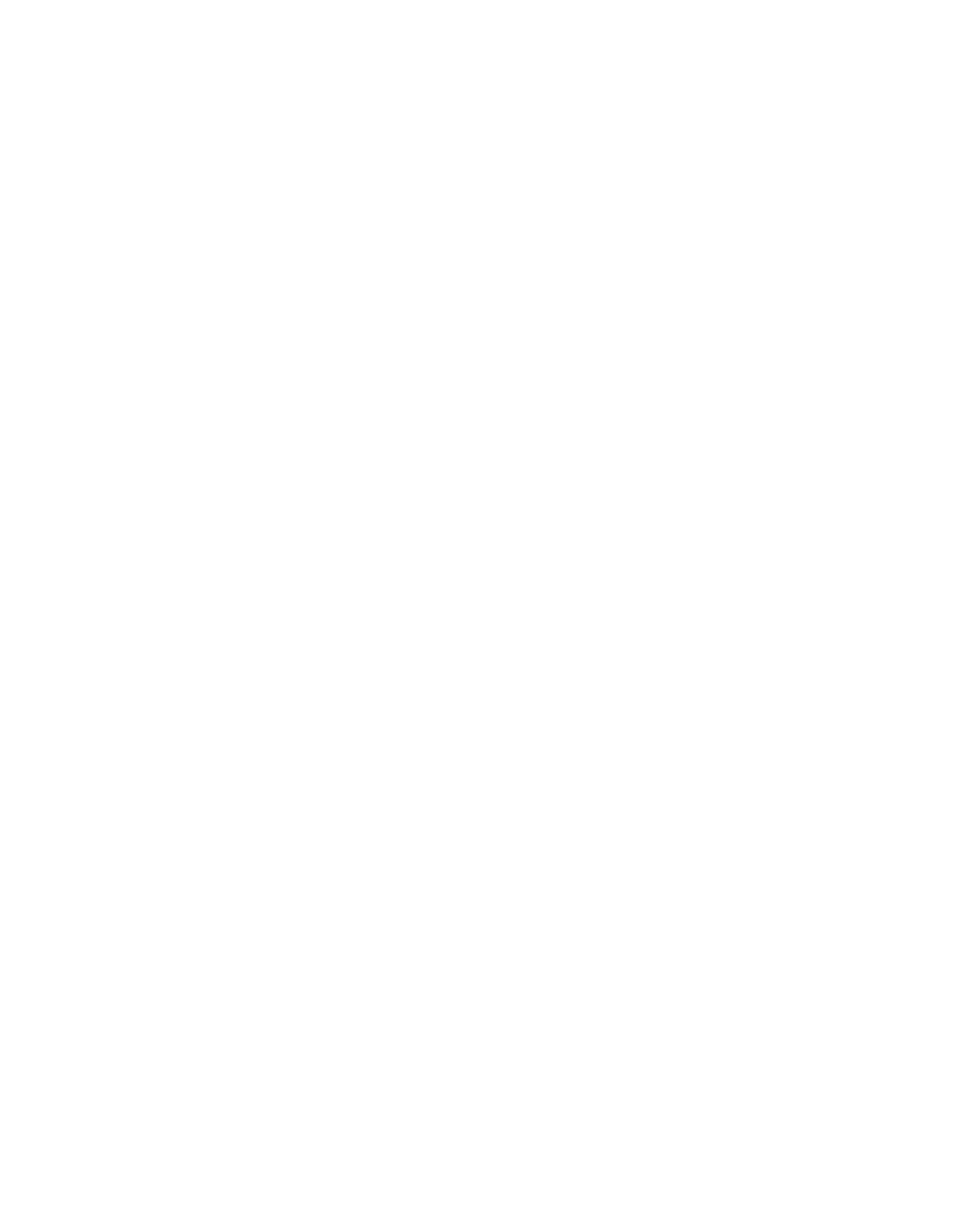#### **C2M TECHNOLOGIES INDIA LIMITED (Formally Known as Atco Research and Development Limited) BALANCE SHEET AS AT 31ST MARCH,2017**

|              | <b>PARTICULARS</b>                        | <b>Notes</b><br>No. | AS AT 31.3.2017 | AS AT 31.3.2016 |
|--------------|-------------------------------------------|---------------------|-----------------|-----------------|
| A            | <b>EQUITY AND LIABILITIES</b>             |                     |                 |                 |
|              |                                           |                     |                 |                 |
| 1            | <b>Shareholders' funds</b>                |                     |                 |                 |
|              | (a) Share capital                         | 2                   | 10,000,000      | 10,000,000      |
|              | (b) Reserves and surplus                  | 3                   | (19, 198, 105)  | (19,167,650)    |
|              | (c) Money received against share warrants |                     |                 |                 |
| $\mathbf{2}$ | Share application money pending allotment |                     |                 |                 |
| 3            | <b>Non-current liabilities</b>            |                     |                 |                 |
|              | (a) Long-term borrowings                  | 4                   | 6,553,044       | 6,553,044       |
|              | (b) Deferred tax liabilities (net)        |                     | 767,682         | 767,682         |
|              | (c) Other long-term liabilities           |                     |                 |                 |
|              | (d) Long-term provisions                  |                     |                 |                 |
| 4            | <b>Current liabilities</b>                |                     |                 |                 |
|              | (a) Short-term borrowings                 |                     |                 |                 |
|              | (b) Trade payables                        | 5                   | 1,773,914       | 1,769,975       |
|              | (c) Other current liabilities             | 6                   | 278,893         | 278,893         |
|              | (d) Short-term provisions                 | 7                   | 350,000         | 350,000         |
|              |                                           |                     |                 |                 |
|              | TOTAL                                     |                     | 525,428         | 551,944         |
| B            | <b>ASSETS</b>                             |                     |                 |                 |
| 1            | <b>Non-current assets</b>                 |                     |                 |                 |
|              | (a) Fixed assets                          |                     |                 |                 |
|              | (i) Tangible assets                       | 8                   | 54,771          | 81,287          |
|              | (ii) Intangible assets                    |                     |                 |                 |
|              | (iii) Capital work-in-progress            |                     |                 |                 |
|              | (iv) Intangible assets under development  |                     |                 |                 |
|              | (v) Fixed assets held for sale            |                     |                 |                 |
|              | (b) Non-current investments               |                     |                 |                 |
|              | (c) Deferred tax assets (net)             |                     |                 |                 |
|              | (d) Long-term loans and advances          | 9                   | 470,657         | 470,657         |
|              | (e) Other non-current assets              |                     |                 |                 |
| 2            | <b>Current assets</b>                     |                     |                 |                 |
|              | (a) Current investments                   |                     |                 |                 |
|              | (b) Inventories                           |                     |                 |                 |
|              | (c) Trade receivables                     |                     |                 |                 |
|              | (d) Cash and cash equivalents             |                     |                 |                 |
|              | (e) Short-term loans and advances         |                     |                 |                 |
|              | (f) Other current assets                  |                     |                 |                 |
|              |                                           |                     |                 |                 |
|              | <b>TOTAL</b>                              |                     | 525,428         | 551,944         |
|              | <b>Significant Accounting Policies</b>    | $\mathbf{1}$        |                 |                 |

In terms of our report attached.

**Chartered Accountants**

**FRN:113693W**

**MUMBA** G. C. Patel

**Mem.No.047327**

Place : Mumbai Date : 26th July 2017

**For G.C.Patel & Co. For and on behalf of the Board of Directors** 



**Vikram Doshi Sanjay Shah Director Director**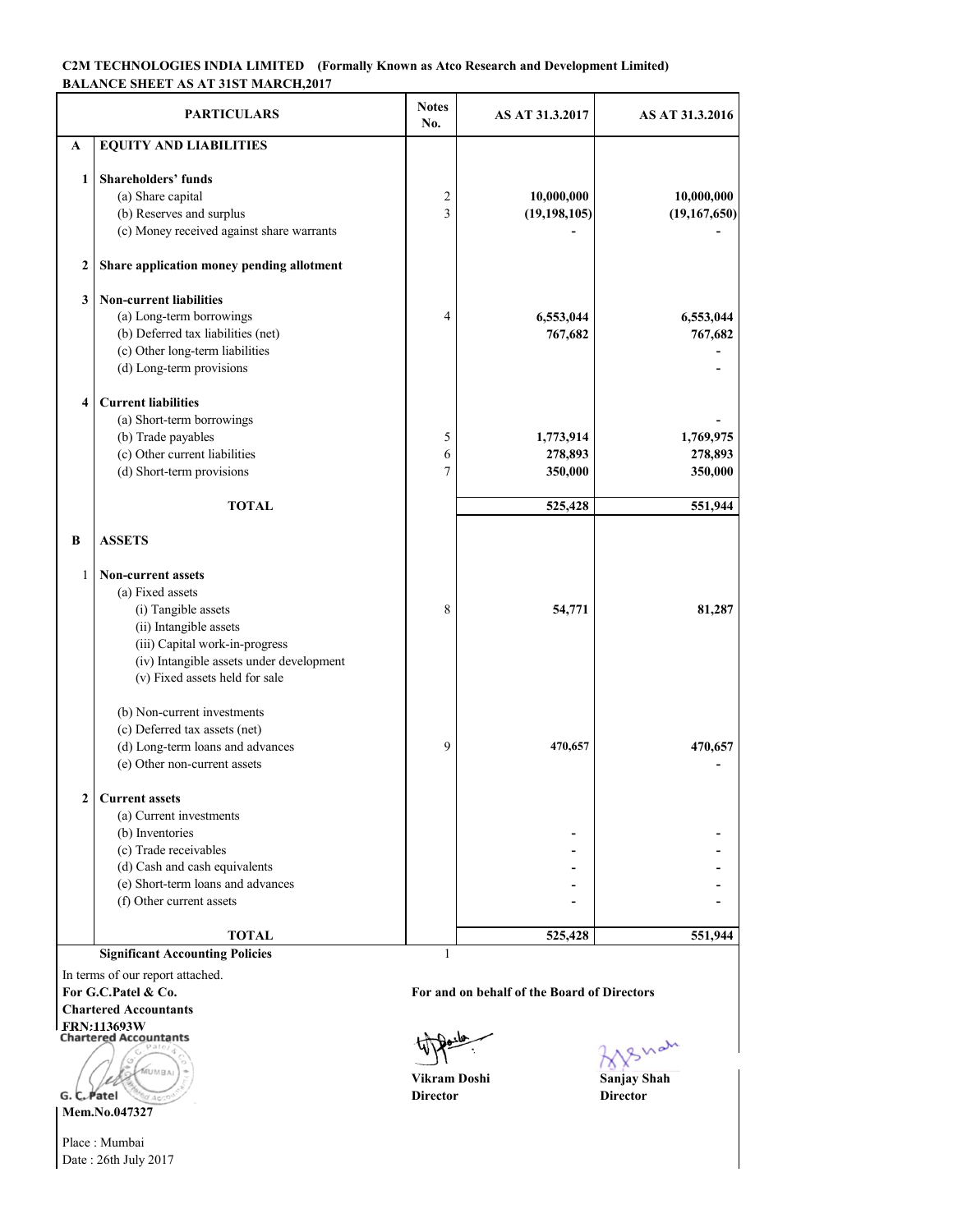#### **C2M TECHNOLOGIES INDIA LIMITED (Formally Known as Atco Research and Development Limited) STATEMENT OF PROFIT AND LOSS AS AT 31ST MARCH,2017**

|                     | <b>PARTICULARS</b>                                                                   | <b>Notes</b><br>No. | AS AT 31.3.2017 | AS AT 31.3.2016 |
|---------------------|--------------------------------------------------------------------------------------|---------------------|-----------------|-----------------|
| $1\vert$            | Revenue from operations (gross)                                                      |                     |                 |                 |
|                     | Less: Excise duty                                                                    |                     |                 |                 |
|                     | Revenue from operations (net)                                                        |                     |                 |                 |
| $\boldsymbol{2}$    | Other income                                                                         |                     |                 |                 |
| 3                   | Total revenue $(1+2)$                                                                |                     |                 |                 |
| $\overline{\bf{4}}$ | Expenses                                                                             |                     |                 |                 |
|                     | (a) Cost of materials consumed                                                       |                     |                 |                 |
|                     | (b) Purchases of stock-in-trade                                                      |                     |                 |                 |
|                     | (c) Changes in inventories of finished goods, work-in-progress<br>and stock-in-trade |                     |                 |                 |
|                     | (d) Employee benefits expense                                                        |                     |                 |                 |
|                     | (e) Finance costs                                                                    |                     |                 |                 |
|                     | (f) Depreciation and amortisation expenses                                           | 8                   | 26,516          | 26,516          |
|                     | (g) Other expenses                                                                   | 10                  | 3,939           | 4,359           |
|                     | Total expenses                                                                       |                     | 30,455          | 30,875          |
| 5                   | Profit / (Loss) before exceptional and extraordinary items and tax                   |                     | (30, 455)       | (30, 875)       |
| 6                   | Exceptional items                                                                    |                     |                 |                 |
| 7                   | Profit / (Loss) before extraordinary items and tax $(5 + 6)$                         |                     | (30, 455)       | (30, 875)       |
| 8                   | Extraordinary items                                                                  |                     |                 |                 |
| 9                   | Profit / (Loss) before tax $(7 + 8)$                                                 |                     | (30, 455)       | (30, 875)       |
| 10                  | Tax expense:                                                                         |                     |                 |                 |
|                     | (a) Deferred tax                                                                     |                     |                 |                 |
|                     | Total(10)                                                                            |                     |                 |                 |
| 11                  | Profit / (Loss) for the year( $9+10$ )                                               |                     | (30, 455)       | (30, 875)       |
| 12                  | Earnings per share (of Rs.10/-each)<br>(a) Basic                                     |                     |                 |                 |
|                     |                                                                                      |                     |                 |                 |
|                     | (i) Continuing operations<br>(b) Diluted                                             |                     | (0.030)         | (0.031)         |
|                     | (i) Continuing operations                                                            |                     | (0.030)         | (0.031)         |
|                     |                                                                                      |                     |                 |                 |
|                     | <b>Significant Accounting Policies</b>                                               | 1                   |                 |                 |

In terms of our report attached. **Chartered Accountants -**

**FRN:113693W**

**MUMBA** G. C. Patel **Mem.No.047327**

Date : 26th July 2017 Place : Mumbai

**For G.C.Patel & Co. For and on behalf of the Board of Directors** 

**Vikram Doshi Sanjay Shah** 

Shah

**Director Director**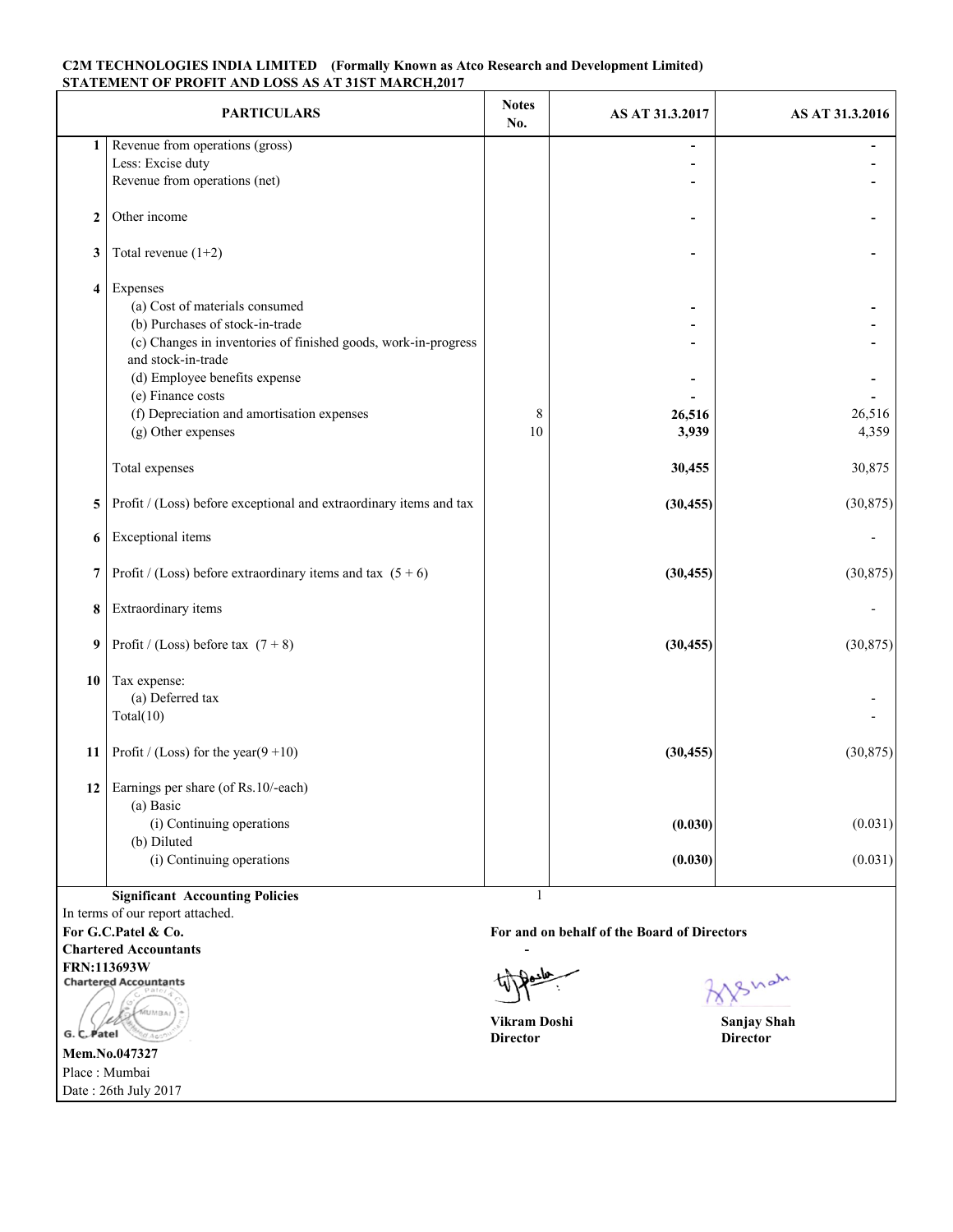#### **C2M TECHNOLOGIES INDIA LIMITED (Formally Known as Atco Research and Development Limited) NOTES TO FINANCIAL STATEMENTS AS AT 31ST MARCH,2017**

#### **Note No. "2":- SHARE CAPITAL**

| <b>Particulars</b>                                                                                                                            | AS AT 31.3.2017         |            | AS AT 31.3.2016  |            |  |
|-----------------------------------------------------------------------------------------------------------------------------------------------|-------------------------|------------|------------------|------------|--|
|                                                                                                                                               | <b>Number of shares</b> | Amount     | Number of shares | Amount     |  |
| (a) Authorised<br>10,00,000 Equity shares of Rs.10 each with voting rights(P.Y.10,00,000 Equity Share of<br>$Rs.10/- each)$                   | 1,000,000               | 10,000,000 | 1,000,000        | 10,000,000 |  |
| (b) Issued<br>10,00,000 Equity shares of Rs.10 each with voting rights (P.Y.10,00,000 Equity Share of<br>$Rs.10/-$ each)                      | 1,000,000               | 10,000,000 | 1,000,000        | 10,000,000 |  |
| (c) Subscribed and fully paid up<br>10,00,000 Equity shares of Rs.10 each with voting rights(P.Y.10,00,000 Equity Share of<br>$Rs.10/- each)$ | 1,000,000               | 10,000,000 | 1,000,000        | 10,000,000 |  |
| <b>Total</b>                                                                                                                                  |                         | 10,000,000 |                  | 10,000,000 |  |

#### **Reconciliation of the number of shares outstanding at the beginning and at the end of the reporting period**

|                                                          | AS AT 31.3.2017         |                 | AS AT 31.3.2016          |                 |  |
|----------------------------------------------------------|-------------------------|-----------------|--------------------------|-----------------|--|
|                                                          | <b>Number of shares</b> | Amount          | Number of shares         | Amount          |  |
| At the Beginning of period                               | 1,000,000               | 10,000,000      | 1,000,000                | 10,000,000      |  |
| Add:- Issued during the year                             | ۰                       | -               |                          |                 |  |
| Less:- Brought Back during the year                      | -                       | -               | $\overline{\phantom{0}}$ |                 |  |
| Outstanding at the end of period                         | 1,000,000               | 10,000,000      | 1,000,000                | 10,000,000      |  |
|                                                          |                         |                 |                          |                 |  |
| Details of each shareholder holding more than 5% shares: |                         |                 |                          |                 |  |
|                                                          |                         | AS AT 31.3.2017 |                          | AS AT 31.3.2016 |  |
| <b>Name of Shareholder</b>                               | $\frac{6}{9}$           | Qty             | $\frac{0}{0}$            | Qty             |  |
| Atcom Technologies Limited                               | 100.00                  | 10,000,000      | 100.00                   | 10.000.000      |  |
|                                                          |                         |                 |                          |                 |  |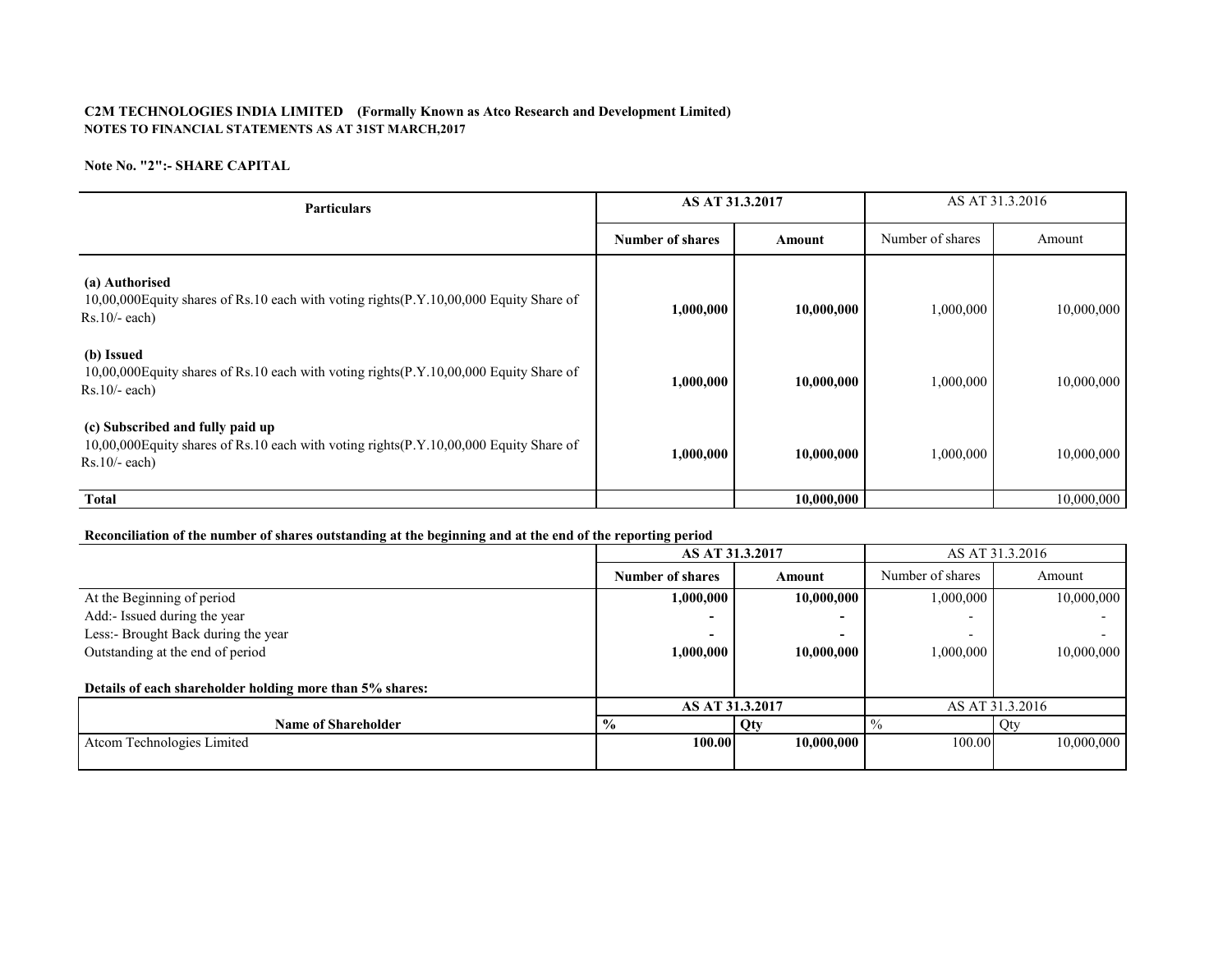## **C2M TECHNOLOGIES INDIA LIMITED (Formally Known as Atco Research and Development Limited) NOTES TO FINANCIAL STATEMENTS AS AT 31ST MARCH,2017**

### **Note No. "3":- RESERVES AND SURPLUS**

|                                                                                               | AS AT 31.3.2017           | AS AT 31.3.2016             |
|-----------------------------------------------------------------------------------------------|---------------------------|-----------------------------|
| Opening Balance of Profit and Loss Account<br>$Add/(Less)$ :-Profit/ $(Loss)$ during the year | (19,167,650)<br>(30, 455) | (19, 136, 775)<br>(30, 875) |
| Closing Balance at the end of year                                                            | (19, 198, 105)            | (19,167,650)                |
|                                                                                               | (19, 198, 105)<br>Total   | (19,167,650)                |

## **Note No. "4":-LONG TERM BORROWINGS**

|                      | AS AT 31.3.2017 | AS AT 31.3.2016 |
|----------------------|-----------------|-----------------|
| <b>Unsecured</b>     |                 |                 |
| From Holding Company | 6,553,044       | 6,553,044       |
| <b>Total</b>         | 6,553,044       | 6,553,044       |

## **Note No. "5":-TRADE PAYABLE**

|               |              | AS AT 31.3.2017 | AS AT 31.3.2016 |
|---------------|--------------|-----------------|-----------------|
|               |              |                 |                 |
| Trade payable |              | 1,773,914       | 1,769,975       |
|               | <b>Total</b> | 1,773,914       | 1,769,975       |

## **Note No. "6":- OTHER CURRENT LIABILITIES**

|         | AS AT 31.3.2016          |
|---------|--------------------------|
|         |                          |
| 278,893 | 278,893                  |
| 278,893 | 278,893                  |
|         | AS AT 31.3.2017<br>Total |

## **Note No. "7":- SHORT TERM PROVISION**

|                   | AS AT 31.3.2017 | AS AT 31.3.2016 |
|-------------------|-----------------|-----------------|
|                   |                 |                 |
| Provision for Tax | 350,000         | 350,000         |
| Total             | 350,000         | 350,000         |

### **Note No. "9":- LONG TERM LOANS AND ADVANCE**

|                                     | AS AT 31.3.2017 | AS AT 31.3.2016 |
|-------------------------------------|-----------------|-----------------|
| Balance with Government Authorities | 467,909         | 467,909         |
| (b) Other loans and advances        |                 |                 |
| Unsecured, considered good          | 2,748           | 2,748           |
| Total                               | 470,657         | 470,657         |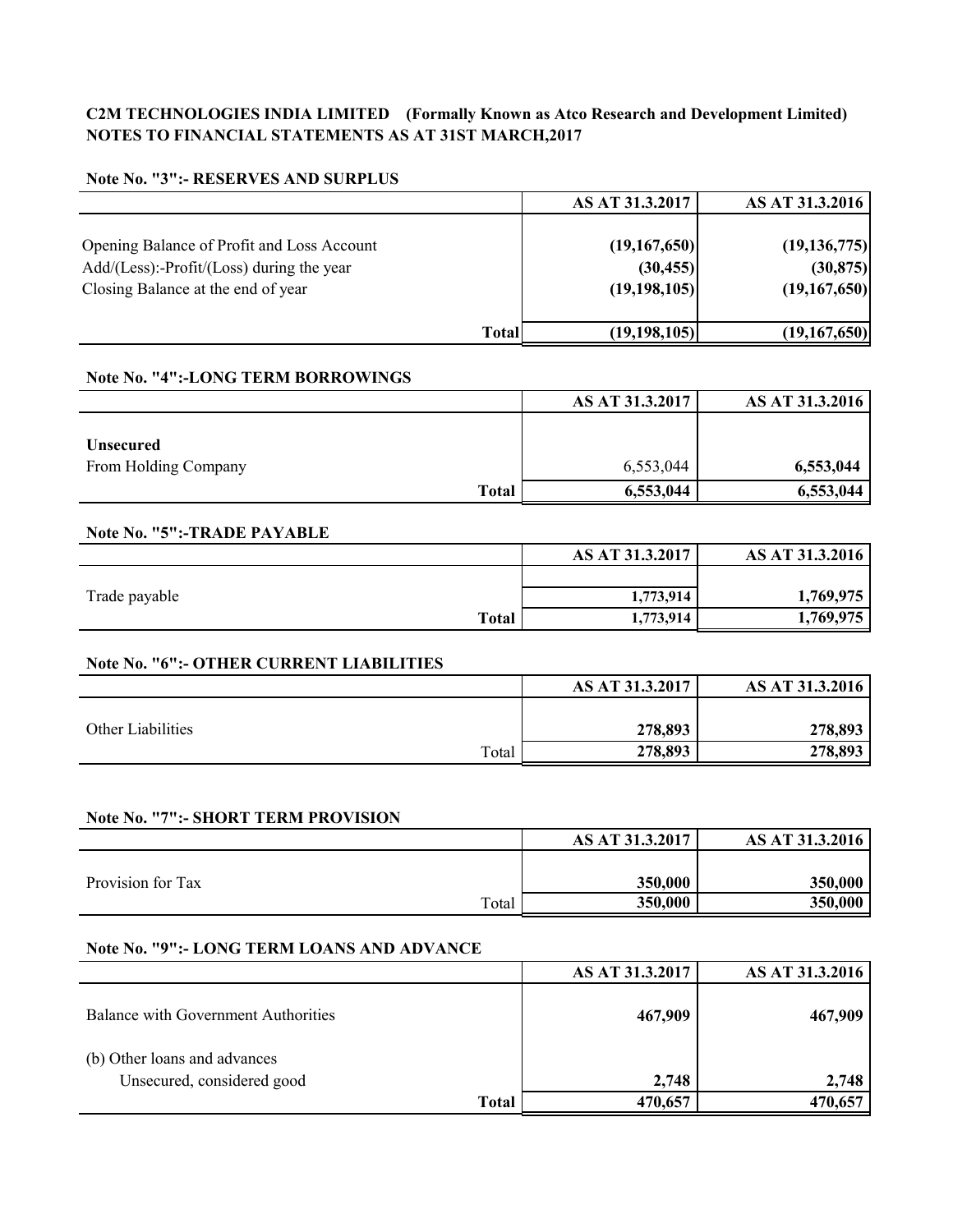## **C2M TECHNOLOGIES INDIA LIMITED (Formally Known as Atco Research and Development Limited) NOTES TO FINANCIAL STATEMENTS AS AT 31ST MARCH,2017 Note No. "10":- OTHER EXPENSES**

|                         | AS AT 31.3.2017 | AS AT 31.3.2016 |
|-------------------------|-----------------|-----------------|
|                         |                 |                 |
| <b>Audit Fees</b>       | 1,725           | 1,718           |
| Fees and Taxes          | 1,214           | 2,641           |
| Printing and Stationery |                 | ۰               |
| Professional Charges    | 1,000           |                 |
| <b>Total</b>            | 3,939           | 4,359           |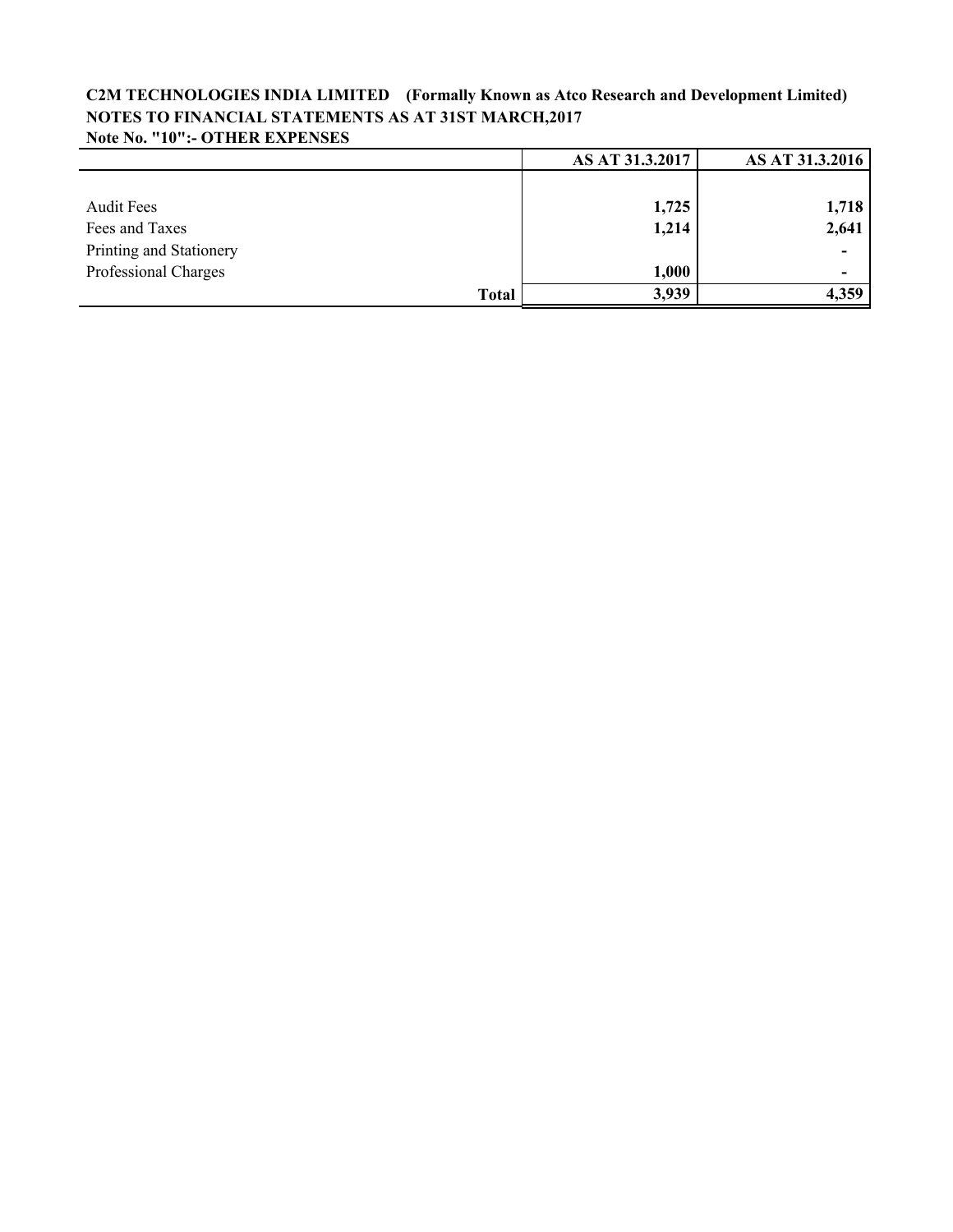# **C2M TECHNOLOGIES INDIA LIMITED (Formally Known as Atco Research and Development Limited) NOTES TO FINANCIAL STATEMENTS AS AT 31ST MARCH,2017**

#### **NoteNo. "8":- TANGIBLE ASSETS**

|                                | <b>Gross block</b>  |                                                     |                                                |                     | Depreciation        |                          |                                                     | <b>Net Block</b>    |                  |                  |        |
|--------------------------------|---------------------|-----------------------------------------------------|------------------------------------------------|---------------------|---------------------|--------------------------|-----------------------------------------------------|---------------------|------------------|------------------|--------|
|                                | AS AT<br>01.04.2016 | <b>Additions/Adust</b><br>ment during the<br>period | Deductions/<br>Retirement<br>during the period | AS AT<br>31.03.2017 | AS AT<br>01.04.2016 | For the period           | <b>Additions/</b><br>Adustment<br>during the period | AS AT<br>31.03.2017 | AS AT 31.03.2017 | AS AT 01.04.2016 |        |
| <b>Tangible Assets:-</b>       |                     |                                                     |                                                |                     |                     |                          |                                                     |                     |                  |                  |        |
| Air Conditioner                | 382,065             |                                                     |                                                | 382,065             | 331,139             | 18,148                   |                                                     | 349,287             | 32,778           | 50,926           | 18,148 |
| Plant & Machinery              | 1,627,541           |                                                     |                                                | 1,627,541           | 1,627,541           | $\overline{\phantom{a}}$ |                                                     | 1,627,541           |                  |                  | 87,562 |
| Office Equipments              | 85,190              | $\overline{\phantom{a}}$                            |                                                | 85,190              | 75,182              | 4,047                    |                                                     | 79,229              | 5,961            | 10,008           | 4,047  |
| <b>Electrical Installation</b> | 55,029              |                                                     | $\overline{\phantom{a}}$                       | 55,029              | 44,489              | 2,614                    |                                                     | 47,103              | 7,926            | 10,540           | 2,614  |
| Tools & Equipment              | 35,933              | $\overline{\phantom{a}}$                            | $\overline{\phantom{a}}$                       | 35,933              | 26,120              | 1,707                    |                                                     | 27,827              | 8,106            | 9,813            | 1,707  |
|                                |                     |                                                     |                                                |                     |                     |                          |                                                     |                     |                  |                  |        |
| Total                          | 2,185,758           |                                                     |                                                | 2,185,758           | 2,104,471           | 26,516                   |                                                     | 2,130,987           | 54,771           | 81,287           |        |
| <b>Previous Year</b>           | 2,185,758           |                                                     |                                                | 2,185,758           | 2,077,955           | 26,516                   |                                                     | 2,104,471           | 81,287           | 107,803          |        |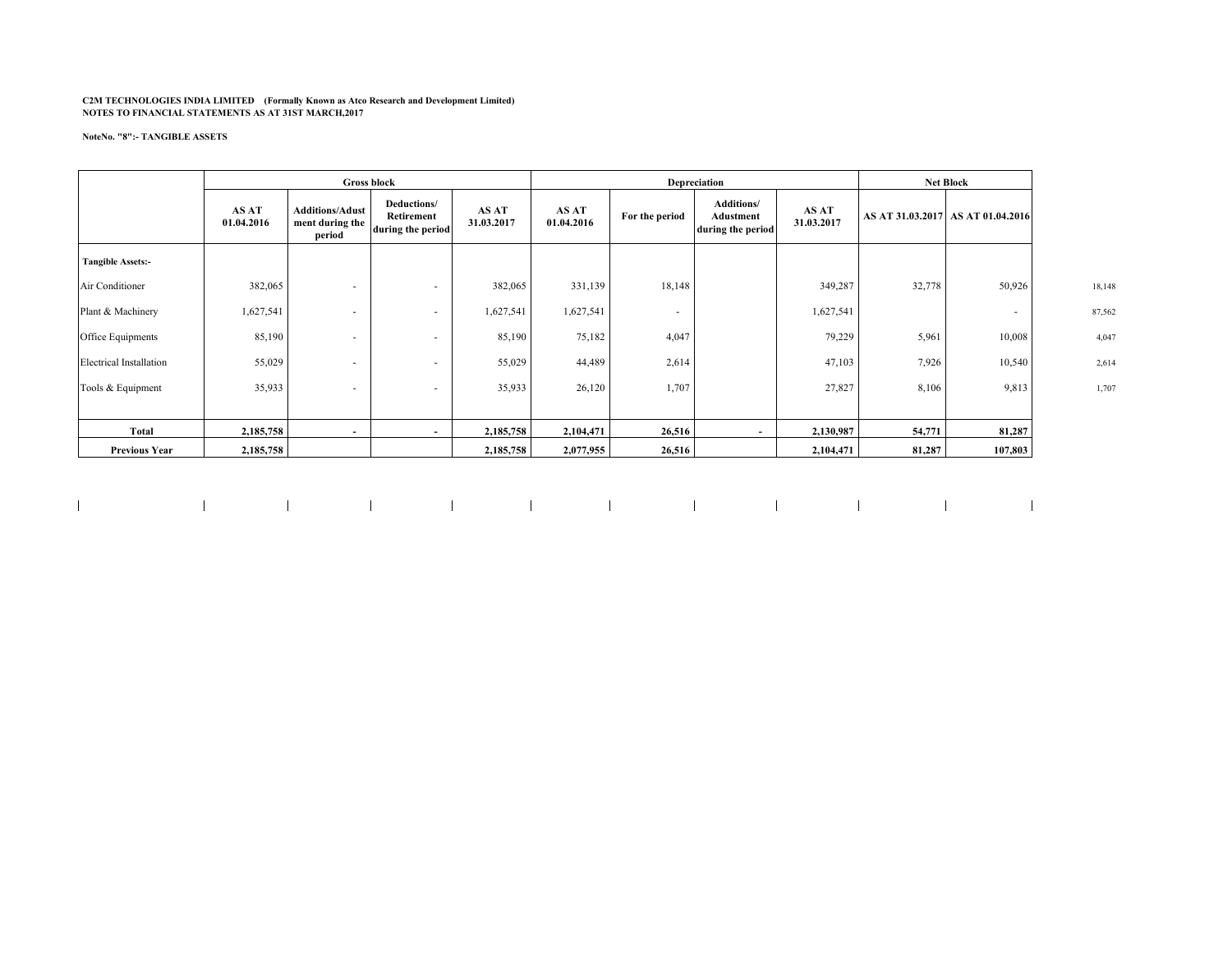#### **#REF! NOTES TO FINANCIAL STATEMENTS AS AT 31ST MARCH,2017**

#### **Depreciation As per Income Tax Act**

| <b>SI.No. PARTICULARS</b> | <b>DEP. RATE</b> | <b>OPENING WDV</b> | <b>ADDITIONS /</b>       | <b>ADDITIONS /</b>                         | <b>SOLD DURING</b> | <b>DEPRECIATION</b>      | <b>CLOSING WDV</b> |
|---------------------------|------------------|--------------------|--------------------------|--------------------------------------------|--------------------|--------------------------|--------------------|
|                           |                  |                    |                          | <b>REVALUATION ON OR REVALUATION AFTER</b> |                    |                          |                    |
|                           |                  |                    | <b>BEFORE 02/10/2017</b> | 02/10/2016                                 | <b>THE YEAR</b>    |                          |                    |
| Computer                  | 60%              | 17,911             |                          |                                            |                    | 10,747                   | 7,164              |
| 2 Electrical Fiitings     | 15%              |                    | $\overline{\phantom{a}}$ |                                            |                    | $\overline{\phantom{a}}$ |                    |
| 3   Furniture & Fixtures  | 10%              | 306,670            | $\overline{\phantom{0}}$ |                                            |                    | 30,667                   | 276,003            |
| Goodwill                  |                  | 122,208,971        | $\overline{\phantom{0}}$ | $\overline{\phantom{a}}$                   | -                  |                          | 122,208,971        |
| 5 Office Equipment        | 15%              | 156,325            | $\overline{\phantom{a}}$ |                                            |                    | 23,449                   | 132,876            |
|                           |                  |                    |                          |                                            |                    |                          |                    |
| <b>TOTAL</b>              |                  | 122,689,877        |                          |                                            |                    | 64.863                   | 122,625,014        |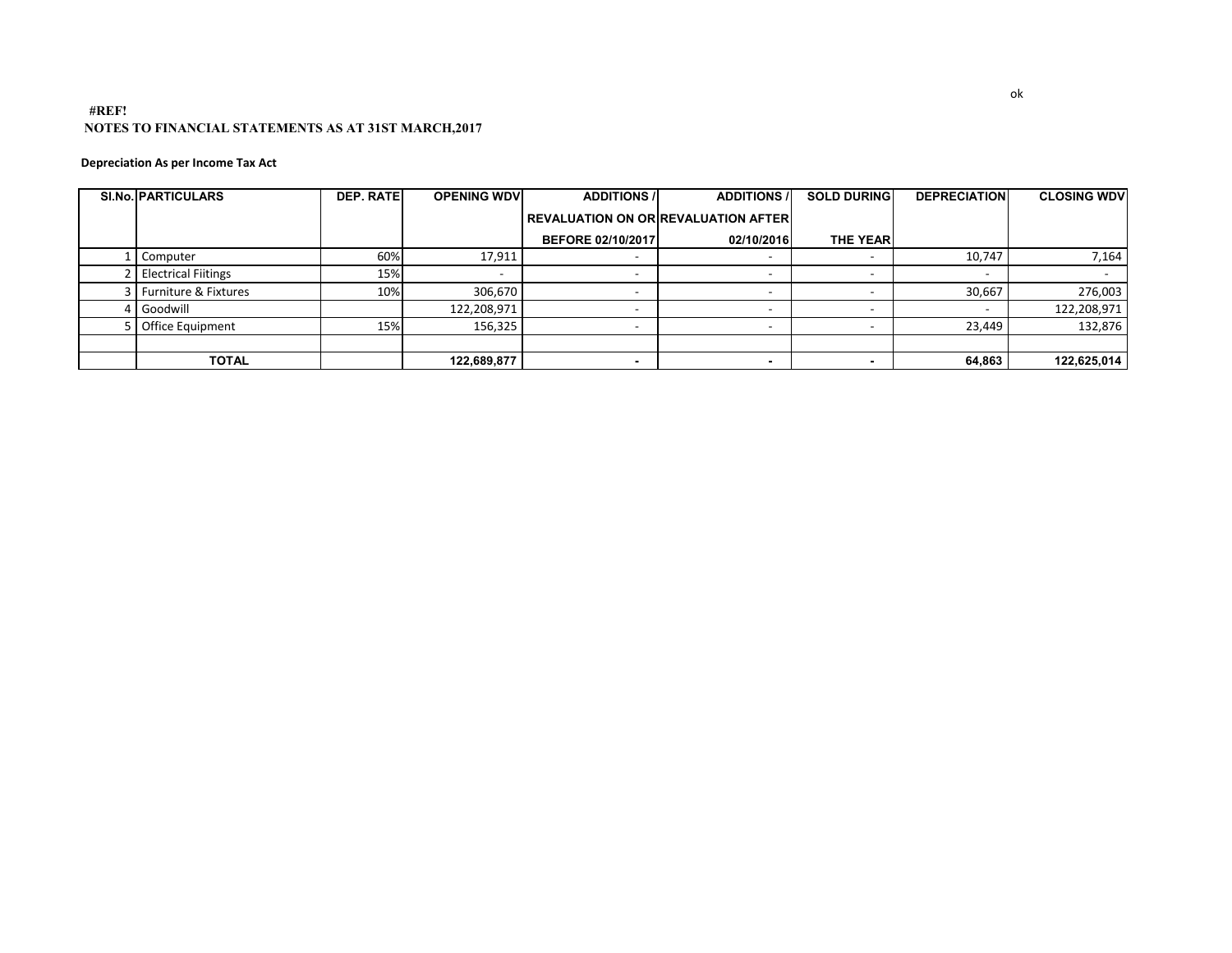## **NOTES TO FINANCIAL STATEMENTS AS AT 31ST MARCH,2017**

| $Add$ :-               | <b>NPBT</b>        | $-30,875$             |
|------------------------|--------------------|-----------------------|
|                        | Dep.As per Co.Act  | 26,516                |
| Less:-                 | Dep.As per I.T.Act | 64,863                |
|                        | Taxable Income     | $-69,222$             |
| Tax@30.9%              |                    | $-21,390$             |
| <b>MAT Calculation</b> |                    |                       |
| Tax@18.54%             | <b>NPBT</b>        | $-30,875$<br>$-5,724$ |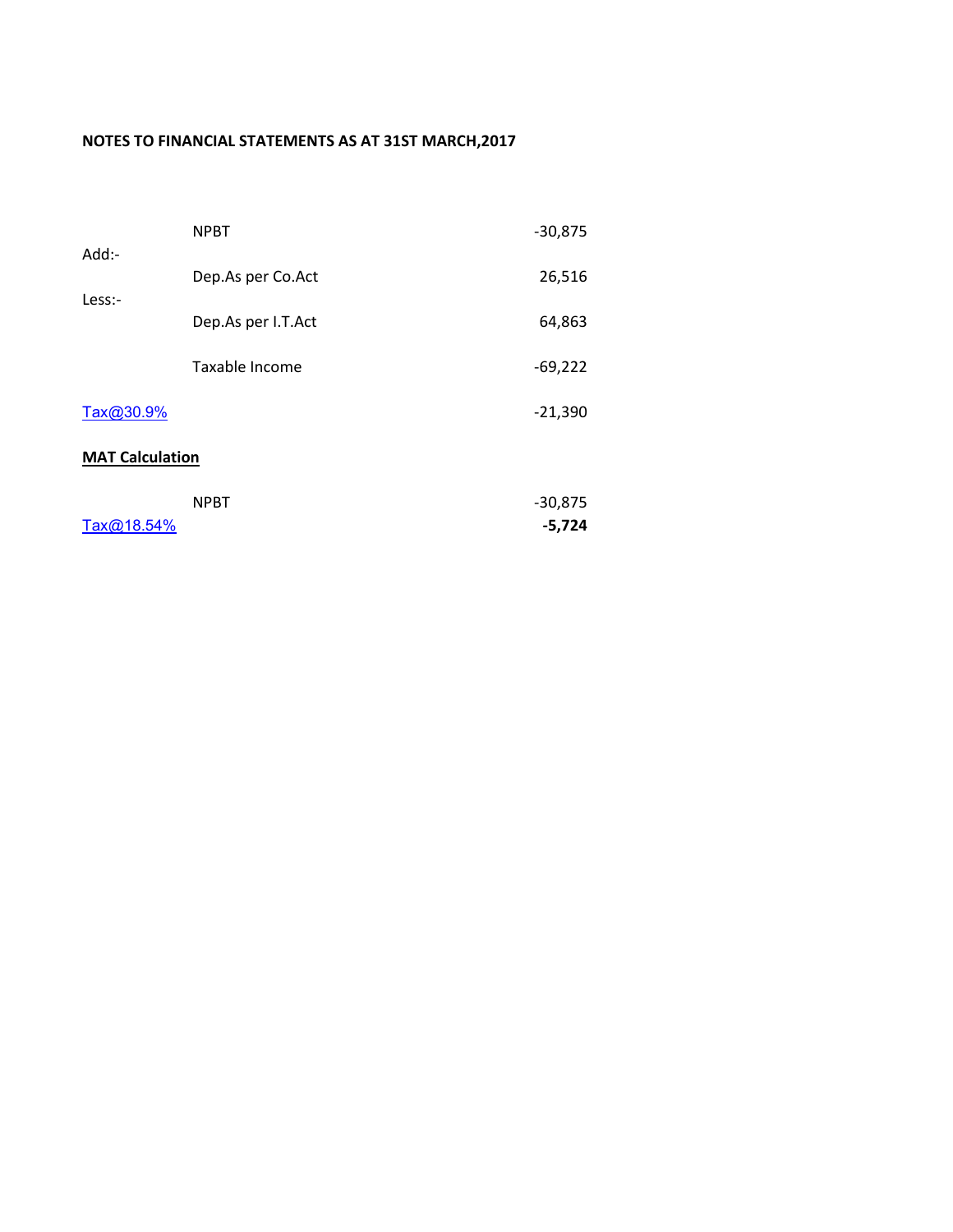| C2M TECHNOLOGIES INDIA LIMITED (Formally Known as Atco Research and Development Limited) |  |  |
|------------------------------------------------------------------------------------------|--|--|
| ICASH EI OW STATEMENT                                                                    |  |  |

| <b>CASH FLOW STATEMENT</b>                                                   |                          |                 |
|------------------------------------------------------------------------------|--------------------------|-----------------|
|                                                                              | AS AT 31.3.2017          | AS AT 31.3.2016 |
| <b>CASH FLOW FROM OPERATING ACTIVITIES</b>                                   |                          |                 |
|                                                                              |                          |                 |
| Profit Before Tax                                                            | (30, 455)                | $-30,875$       |
| <b>Adjustments</b>                                                           |                          |                 |
| Depreciation                                                                 | 26,516                   | 26,516          |
| <b>Changes in assets and liabilities</b>                                     |                          |                 |
| Inventories                                                                  |                          |                 |
| Trade & other Receivables                                                    |                          |                 |
| Trade payable & Provisions                                                   | 3,939                    | 4,359           |
| Other Current Assets                                                         |                          |                 |
| Loans & Advances                                                             |                          |                 |
| <b>Extra ordinary Items</b>                                                  |                          |                 |
| Prior Years Expenses Written off                                             | $\overline{\phantom{a}}$ | -               |
| <b>Taxation for the year</b>                                                 |                          |                 |
| Income tax and Deffered Tax                                                  | $\overline{\phantom{a}}$ |                 |
| Net Cash Generated from Operating Activities(A)                              |                          |                 |
| <b>CASH FLOW FROM INVESTING ACTIVITIES</b>                                   |                          |                 |
| Purchase of Fixed Assets                                                     |                          |                 |
| Capital WIP Tranferred                                                       |                          |                 |
| Sale of Fixed Assets                                                         |                          |                 |
| <b>Investment</b> in Subsidiaries                                            |                          |                 |
| Net Cash Generated from Investing Activities(B)                              | 0.00                     | 0.00            |
| <b>CASH FLOW FROM FINANCING ACTIVITIES</b>                                   |                          |                 |
| Proceeds from Loan                                                           |                          |                 |
| Proceeds to issue of shares                                                  |                          |                 |
| Securities premium received                                                  |                          |                 |
| Net Cash Generated from Financing Activities('C)                             |                          |                 |
| Net Cash flow $(A+B+C)$                                                      | 0                        | $\mathbf{0}$    |
|                                                                              |                          |                 |
| Opening balance of Cash & Cash Equivalents                                   | 0                        | $\bf{0}$        |
| Closing balance of Cash & Cash Equivalents                                   | $\bf{0}$                 | $\bf{0}$        |
| Net Cash & Cash Equivalents for the year<br>In towns of our non out ottoohod | $\bf{0}$                 | $\bf{0}$        |

In terms of our report attached.

MUMBAL

For G.C.Patel & Co. For and on behalf of the Directors

**Chartered Accountants FRN:113693W**

**Chartered Accountants** 

Shah

**Vikram Doshi Sanjay Shah**